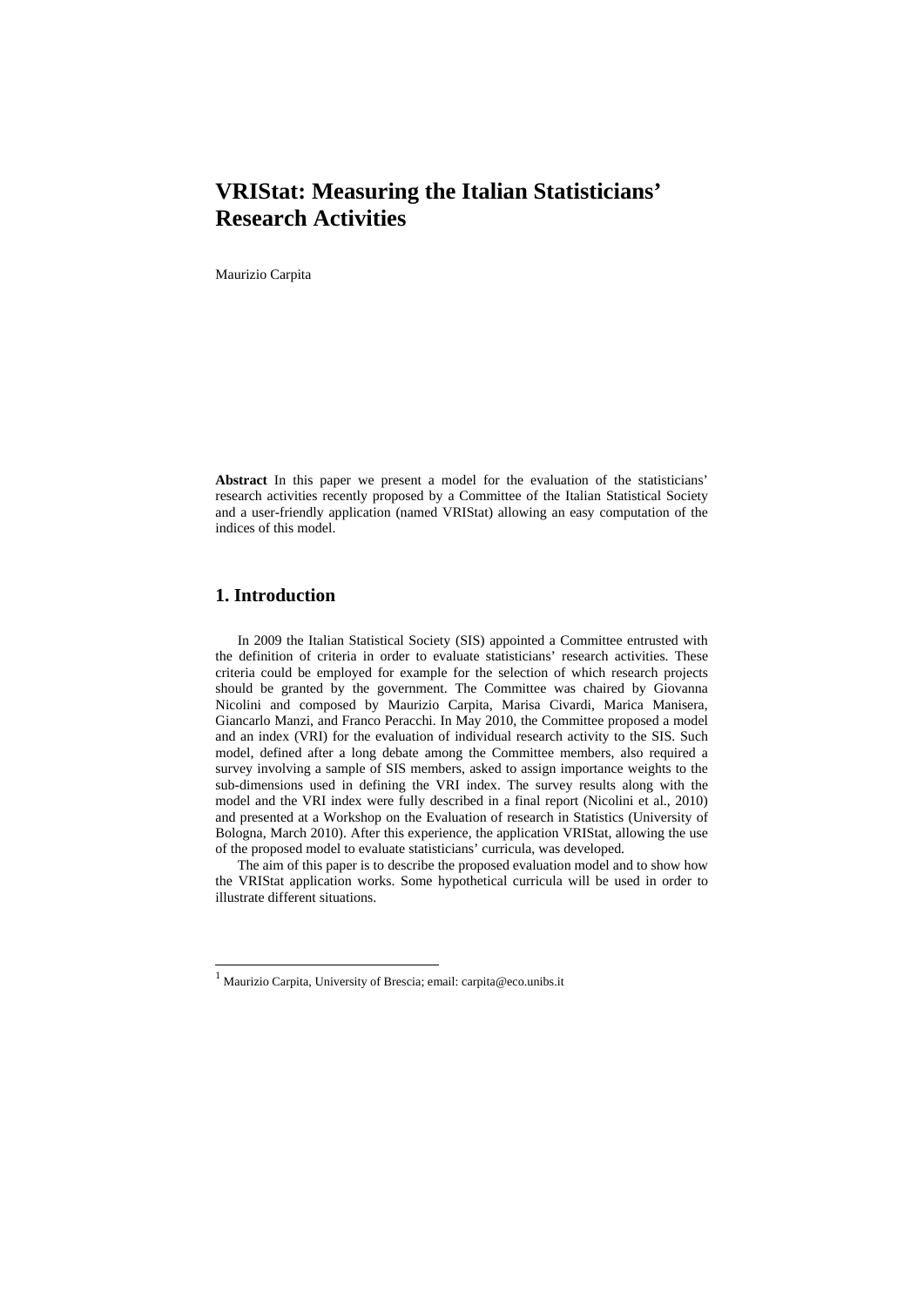### **2. The evaluation model of the research activities**

The criteria proposed by the Committee to rate a single statistician' research activity can be applied starting from his/her curriculum/certification. It leads to the definition of the VRI index, useful to rank scholars belonging to the same scientific field. Such index could be used by different institutions for different objectives. However, it was firstly proposed as a tool to allocate funds with the aim of rewarding who intensively contributes to research.

Generally, the activities of researchers are considered to be composed of different dimensions: (*a*) *ability in doing research*, which can be related to the number of scientific papers published in the evaluation period; (*b*) *research quality*, usually measured by bibliometric indicators (for example, Impact Factor or Science Citation Index), which however are affected by different drawbacks, or by the "peer review" method (not feasible in this context); (*c*) *activities related to research*, like organizing conferences or acting as a referee in the peer review process of articles submitted to journals for publication, that do not produce articles but contribute to the development of scientific knowledge (as pointed out in Tucci et al., 2010, with reference to Economics).

In the evaluation model proposed by the SIS Committee, dimensions (*a*) and (*b*) are grouped together in the AREA 1 – PUBLICATIONS. Dimension (*c*) composes the AREA 2 – ORGANIZATION and is divided into two sub-dimensions: the first one refers to the participation or organization of research groups and conferences  $(AO<sub>P</sub>)$ , Organizational Activity - Participation) and the second one refers to the editorial and retraining activity (AO<sub>E</sub>, Organizational Activity - Editorial). Variables belonging to each area are reported in Table 1.

For each dimension and sub-dimension, an evaluating index can be defined and values can be graphically represented (Nicolini *et al.*, 2010).

For AREA 1 – PUBLICATIONS, the index is defined as

$$
AP = \frac{1}{T} \cdot \sum_{i=1}^{9} \delta_i^P \cdot I_i^P \cdot \left(\sum_{j=1}^{n_i} C_{ij}\right)
$$

 $\overline{a}$ 

where, with reference to the *i*-th activity of AREA 1,  $\delta_i^p$  is the relative weight of its importance and  $I_i^P$  is the indicator of its presence  $(I_i^P=1)$  or absence  $(I_i^P=0)$ ,  $n_i$  is the number of publications of type *i* and *Cij* indicates the contribute of the researcher to the *j*-th publication of type  $i$ ; *T* represents the period of time chosen as reference for the evaluation of the researcher.

<sup>&</sup>lt;sup>2</sup> We use  $C_{ij} = \exp[-k \cdot (a_{ij} - 1)]$ , where  $a_{ij}$  is the number of the authors of *j*-th publication of type *i*.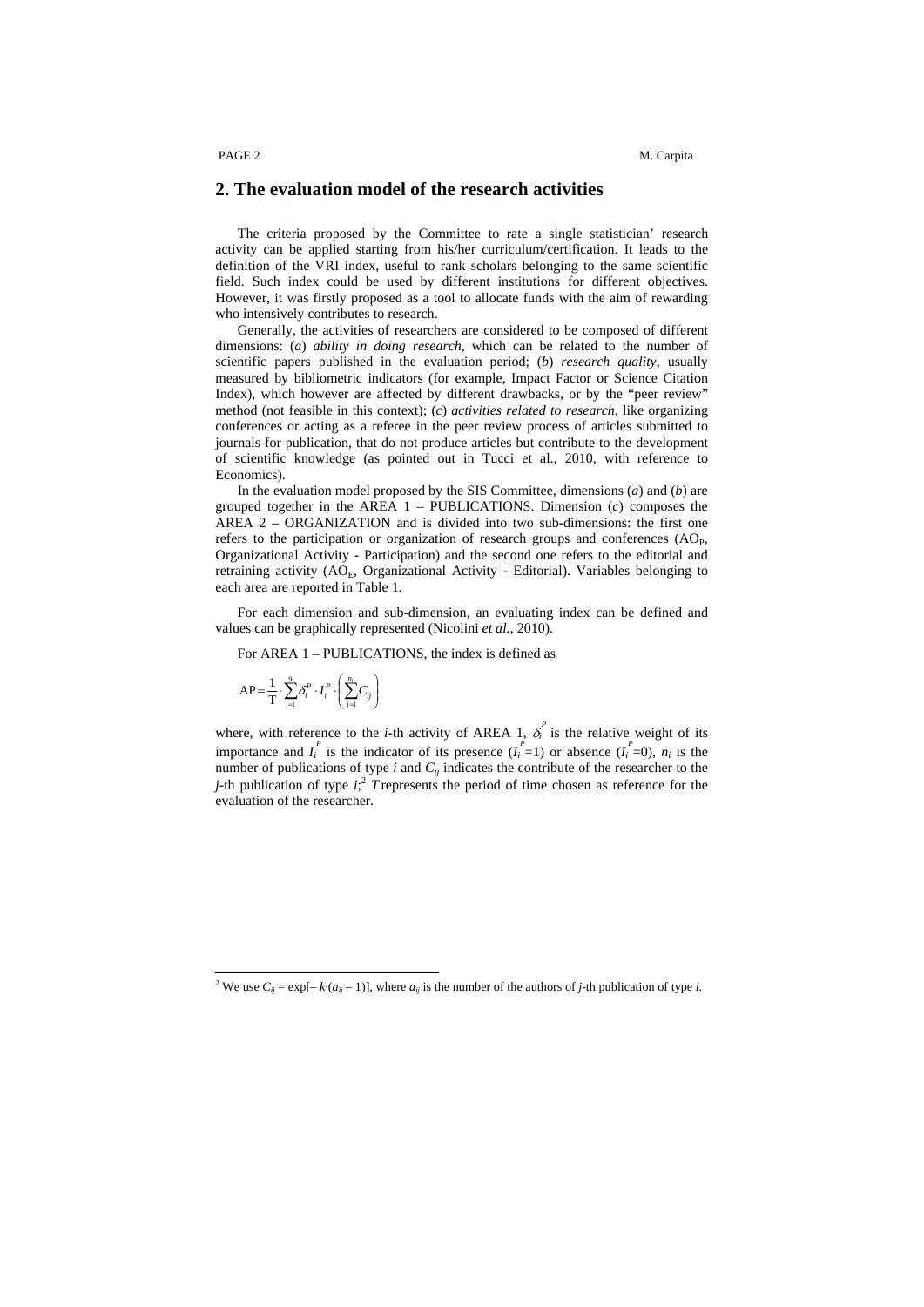VRIStat: Measuring the Italian Statisticians' Research Activities PAGE 3

**Table 1:** *Variables of Publications and Organization areas*

| AREA 1 - PUBLICATIONS (AP)                                                         |
|------------------------------------------------------------------------------------|
| P1. Paper on A-class scientific journal                                            |
| P2. Paper on B-class scientific journal                                            |
| P3. Paper on C-class scientific journal                                            |
| P4. A-class book collecting papers                                                 |
| P5. B-class book collecting papers                                                 |
| P6. A-class book                                                                   |
| P7. B-class book                                                                   |
| P8. Department working paper published on the department website                   |
| P9. Conference short paper (abstract 2-4 pages)                                    |
|                                                                                    |
| AREA 2 - ORGANIZATION (AO)                                                         |
| 2.1 Participation and/or organization of research groups and/or conferences        |
| $OP1$ . Chair of granted research group (PRIN, FSE, )                              |
| $O_P2$ . Member of granted research group (not chair)                              |
| O <sub>P</sub> 3. Chair of Scientific Program Committee of conference              |
| O <sub>P</sub> 4. Member of Scientific Program Committee of conference (not chair) |
| O <sub>P</sub> 5. Speaker at conferences, seminars, workshops                      |
| 2.2 Editorial, retraining and visiting activities $(AO_E)$                         |
| $OE1$ . Editor or co-editor of scientific journals                                 |
| $OE2$ . Member of scientific journals editorial board                              |
| $OE$ 3. Reviewer for scientific journals                                           |
| $OF4$ . Volume editor                                                              |
| $OE5$ . Supervisor of PhD thesis                                                   |
| $OE6$ . Visiting at foreign institutions                                           |

AOP measures the importance of the researcher's organizational activities related to participation:

$$
AO_{P} = \frac{1}{T} \cdot \sum_{i=1}^{5} \delta_i^{O_{P}} \cdot I_i^{O_{P}}
$$

where, with reference to the *i*-th activity of AREA 2.1,  $\delta_i^{\text{Op}}$  is the relative weight of its importance and  $I_i^{\text{Op}}$  is the indicator of its presence  $(I_i^{\text{Op}} = 1)$  or absence  $(I_i^{\text{Op}} = 0)$ .

On the other side,  $AO<sub>P</sub>$  measures the importance of the researcher's editorial organizational activities:

$$
AO_E = \frac{1}{T} \cdot \sum_{i=1}^{6} \delta_i^{O_E} \cdot I_i^{O_E}
$$

where, with reference to the *i*-th activity of AREA 2.2,  $\delta_i^{OE}$  the relative weight of its importance and  $I_i^{\text{OE}}$  the indicator of its presence ( $I_i^{\text{OE}} = 1$ ) or absence ( $I_i^{\text{OE}} = 0$ ).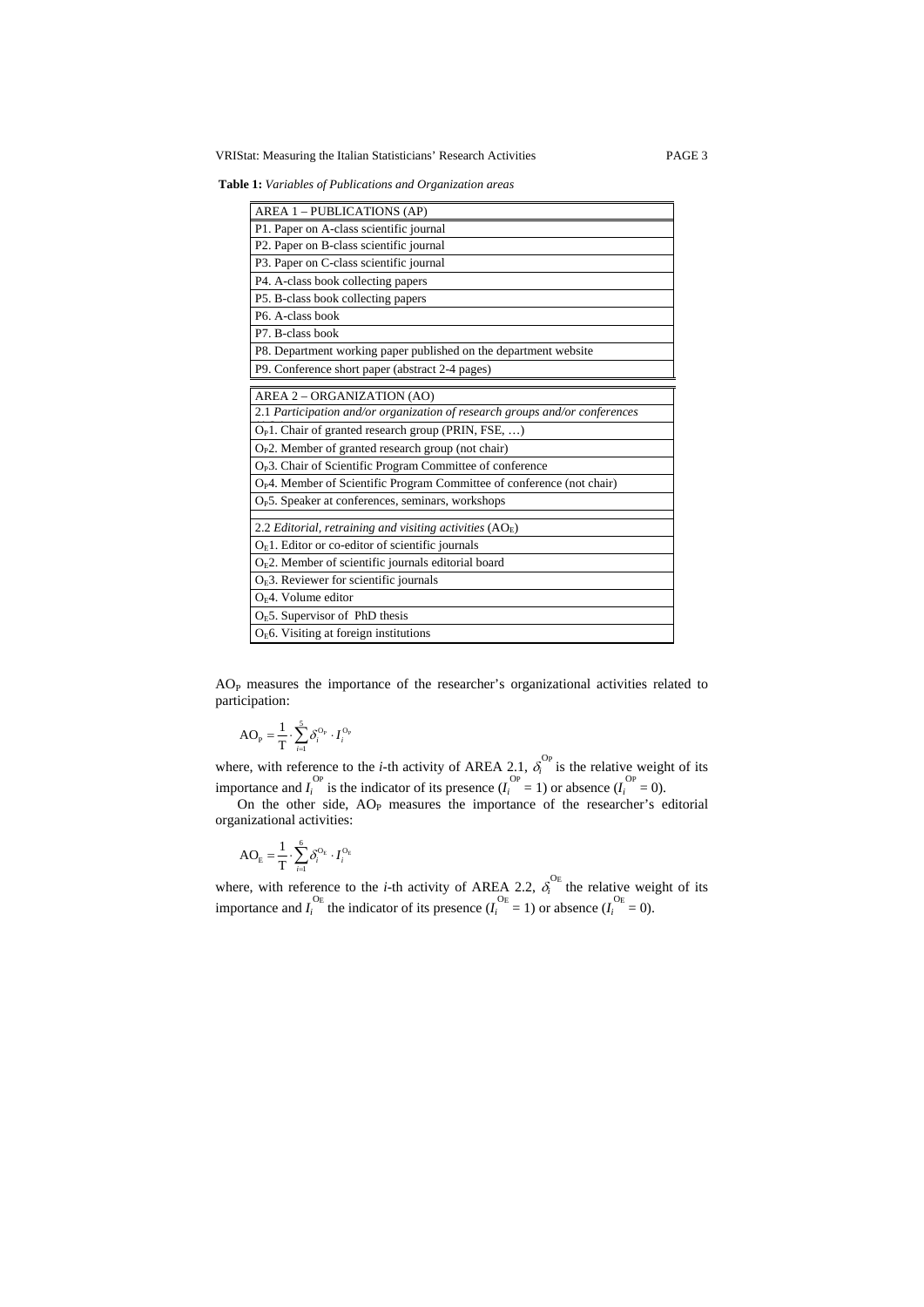For AREA 2 – ORGANIZATION globally considered, the index is defined as

 $AO = \gamma \cdot AO_p + (1 - \gamma) \cdot AO_p$ 

where  $\gamma$  is the relative weight of sub-dimension AO<sub>P</sub>.

Finally, the global evaluation of the research activity of a single researcher is given by the following index of evaluation of individual research

$$
VRI = \alpha \cdot AP + (1 - \alpha) \cdot AO = \alpha \cdot AP + (1 - \alpha) \cdot [\gamma \cdot AO_{P} + (1 - \gamma) \cdot AO_{E}] =
$$

 $= \alpha_1 \cdot AP + \alpha_2 \cdot AO_{P} + (1 - \alpha_1 - \alpha_2) \cdot AO_{E}$ 

where  $\alpha$  is the relative weight of the importance of AREA 1,  $\alpha_1 = \alpha$ ,  $\alpha_2 = (1 - \alpha) \gamma$ .

When VRI is used to compare researchers, some problems arise if the sub-indices composing VRI have different orders of magnitude. In order to remove these problems, a normalized version of the index is defined and called VRIC index:

 $VRIC = \alpha \cdot AP^* + (1 - \alpha) \cdot AO^* = \beta_1 \cdot AP^* + \beta_2 \cdot AO_P^{**} + \beta_3 \cdot AO_E^{**}$ 

 $with^3 AP^* = AP/max_R(AP)$ ,  $AO^* = AO^{**}/max_R(AO^{**})$ ,

 $AO^{**} = \gamma \cdot AO_P^{**} + (1 - \gamma) \cdot AO_E^{**}$ 

with  $AO_P^{**} = AO_P/max_R(AO_P)$ ,  $AO_E^{**} = AO_E/max_R(AO_E)$  and

$$
\beta_1 = \alpha, \quad \beta_2 = (1 - \alpha) \cdot \gamma / \lambda, \quad \beta_3 = (1 - \alpha) \cdot (1 - \gamma) / \lambda \quad e \quad \lambda = \max_R(\text{AO}^{**}).
$$

The model weights  $\alpha$ ,  $\gamma$ , and *k* was obtained using a "*consensus approach*" (similar to the budget allocation process; Nardo et al., 2008) by a survey of 95 SIS members (see for details the appendix in Nicolini et al., 2010).

### **3. VRIStat to measure the research activities**

Using Microsoft Access we developed an application useful to compute VRI and VRIC indices for one or more researchers<sup>4</sup>. The application is user-friendly and will hopefully guarantee the diffusion of the use of VRI and VRIC indices in order to continue the study of the evaluation topic, by involving all SIS members and other scholars. It is worthy to note that SIS has recently appointed a new Committee that should join the work on research evaluation along with the classification of statistical journals (for more information: www.sis-statistica.it and "*Valutazione della ricerca nelle scienze statistiche*" link).

Figure 1 shows how VRIStat appears when just opened. The three buttons allow to (1) add a researcher with his/her characteristics, the research time period and the curriculum; (2) modify and update the data of each researcher; (3) generate reports and compute the VRI and VRIC indices, export data in Excel format and set up the model weights  $(\alpha, \gamma, C_{ij} \text{ and } k)^5$ .

 $\overline{a}$ 

<sup>&</sup>lt;sup>3</sup>  $max_{R}(\cdot)$  is the relative maximum of index (·) obtained by the best curriculum in the set of the considered curricula.

<sup>&</sup>lt;sup>4</sup> We are grateful to Dr. Silvano Baronchelli for his support.

 $5$  The VRIStat default weights are those obtained from the SIS survey.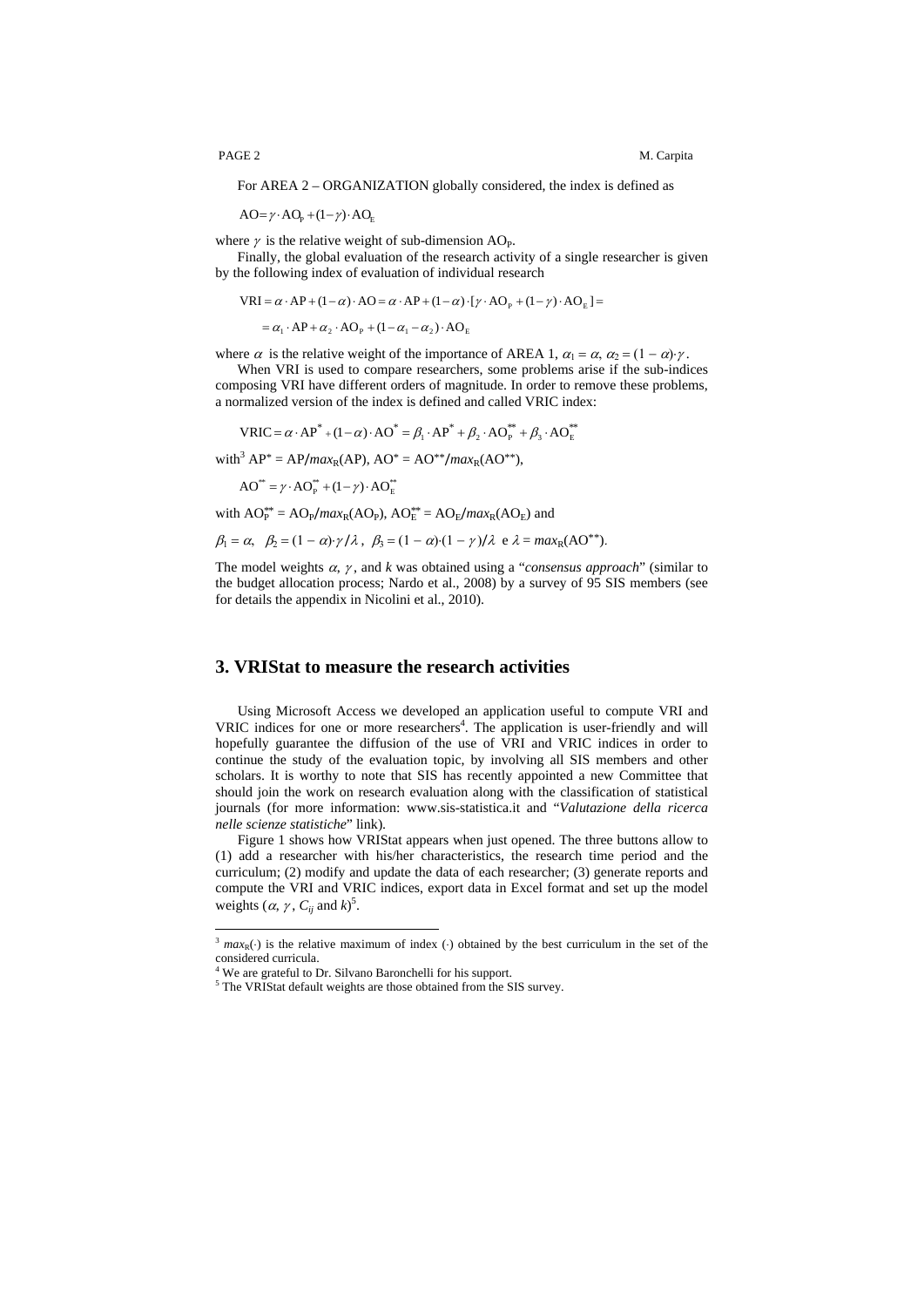VRIStat: Measuring the Italian Statisticians' Research Activities PAGE 3

**Figure 1:** The start screenshot of VRIStat



With a click on the first button "*Inserisci un nuovo ricercatore*" a new researcher can be added with personal information (role, scientific sector, first research year), and a wizard allows to quickly insert his/her publications in the "*Area Pubblicazioni*"; the input of organizational activities follows the same pattern, after the access in the "*Area*  organizzazione" (Figure 2)<sup>6</sup>. For each year of the research time period it is possible to reduce the months of the research activity (for example, to take into account career interruptions due to maternity). With a click on the second button "*Aggiorna un curriculum*" it is possible to modify and update characteristics, research time period, publications and activities of each researcher included in the database.

**Figure 2:** Inserting in VRIStat publications activities for a researcher



Finally, the third button "*Crea rapporti di valutazione della ricerca*" allows to view and print the full curriculum, the VRI and VRIC indices. "*Rapporti individuali* (*seleziona un ricercatore*)" tab allows to view the computation of sub-indices composing the VRI index (Figure 3), while the comparison of the VRIC indices of several researchers are obtained by clicking "*Rapporti collettivi*" (Figure 4).

 $\overline{a}$ 

<sup>&</sup>lt;sup>6</sup> In a future version VRIStat will allow to import research data from external resources.